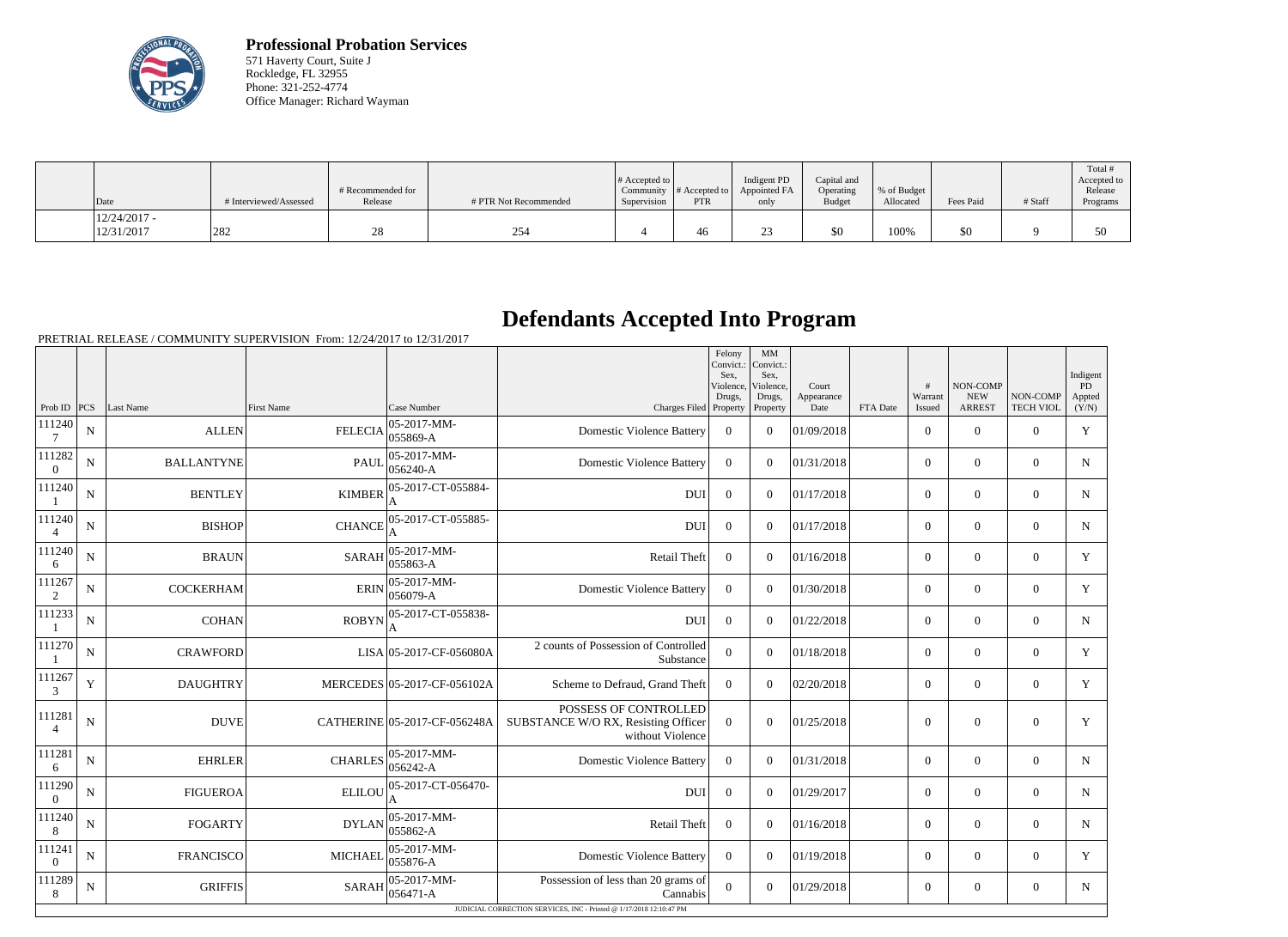## **Defendants Accepted Into Program**

PRETRIAL RELEASE / COMMUNITY SUPERVISION From: 12/24/2017 to 12/31/2017

| Sex,<br>Sex,<br>NON-COMP<br>Violence,<br>Violence,<br>Court<br>#<br><b>NEW</b><br>Warrant<br>Drugs,<br>Drugs,<br>Appearance<br>Prob ID $ PCS $<br>Last Name<br><b>First Name</b><br>Case Number<br><b>ARREST</b><br>Charges Filed Property<br>Date<br>FTA Date<br>Property<br>Issued<br>Possession of less than 20 grams of<br>111235<br>$ 05 - 2017 - MM -$<br>${\bf N}$<br><b>JOHNSON</b><br><b>MATTHEW</b><br>Cannabis, Possession of Drug<br>$\theta$<br>$\overline{0}$<br>01/26/2018<br>$\overline{0}$<br>055820A<br>7<br>Paraphernalia<br>111274<br>05-2017-CT-056264-<br><b>RICKY</b><br>${\bf N}$<br><b>KATIPUNAN</b><br><b>DUI</b><br>$\Omega$<br>$\Omega$<br>01/29/2018<br>$\overline{0}$<br>111280<br>Possession of Cocaine, Possession of Drug | Indigent<br>PD<br>NON-COMP<br>Appted<br><b>TECH VIOL</b><br>(Y/N)<br>$\overline{0}$<br>Y<br>$\overline{0}$<br>$\overline{0}$<br>$\overline{0}$<br>N |
|------------------------------------------------------------------------------------------------------------------------------------------------------------------------------------------------------------------------------------------------------------------------------------------------------------------------------------------------------------------------------------------------------------------------------------------------------------------------------------------------------------------------------------------------------------------------------------------------------------------------------------------------------------------------------------------------------------------------------------------------------------|-----------------------------------------------------------------------------------------------------------------------------------------------------|
|                                                                                                                                                                                                                                                                                                                                                                                                                                                                                                                                                                                                                                                                                                                                                            |                                                                                                                                                     |
|                                                                                                                                                                                                                                                                                                                                                                                                                                                                                                                                                                                                                                                                                                                                                            |                                                                                                                                                     |
|                                                                                                                                                                                                                                                                                                                                                                                                                                                                                                                                                                                                                                                                                                                                                            |                                                                                                                                                     |
| ${\bf N}$<br><b>KING</b><br>ROBERT 05-2017-CF-056266A<br>$\Omega$<br>$\Omega$<br>02/20/2018<br>$\overline{0}$<br>$\overline{4}$<br>Paraphernalia                                                                                                                                                                                                                                                                                                                                                                                                                                                                                                                                                                                                           | $\overline{0}$<br>Y<br>$\overline{0}$                                                                                                               |
| 111287<br>05-2017-CT-056484-<br><b>GARY</b><br>${\bf N}$<br><b>LANGSTON</b><br><b>DUI</b><br>01/29/2018<br>$\Omega$<br>$\Omega$<br>$\overline{0}$<br>8                                                                                                                                                                                                                                                                                                                                                                                                                                                                                                                                                                                                     | $\overline{0}$<br>$\overline{0}$<br>$N_{\rm}$                                                                                                       |
| 111280<br>05-2017-CF-056243-<br>${\bf N}$<br><b>COREY</b><br><b>LANKEN</b><br>Possession of Drug Paraphernalia<br>$\theta$<br>$\overline{0}$<br>01/25/2018<br>$\overline{0}$<br>7<br>A                                                                                                                                                                                                                                                                                                                                                                                                                                                                                                                                                                     | $\overline{0}$<br>Y<br>$\overline{0}$                                                                                                               |
| 111288<br>DUI with Property Damage, Leaving the<br>${\bf N}$<br><b>LEDFORD</b><br>$\theta$<br>ANTHONY 05-2017-CT-056423A<br>$\Omega$<br>01/16/2018<br>$\overline{0}$<br>Scene of an Accident with Prop Damage                                                                                                                                                                                                                                                                                                                                                                                                                                                                                                                                              | $\overline{0}$<br>Y<br>$\overline{0}$                                                                                                               |
| 111284<br>GERARD 05-2017-CT-056430-<br>${\bf N}$<br><b>LOVEDAY</b><br>01/29/2018<br><b>DUI</b><br>$\overline{0}$<br>$\overline{0}$<br>$\overline{0}$<br>2<br>А                                                                                                                                                                                                                                                                                                                                                                                                                                                                                                                                                                                             | $\overline{0}$<br>$\overline{0}$<br>N                                                                                                               |
| 111235<br>DUI, Inhalation of Harmful Chemical<br>05-2017-MM-<br><b>STEVEN</b><br>${\bf N}$<br>MANGIARACINA<br>$\Omega$<br>$\Omega$<br>01/26/2018<br>$\overline{0}$<br>055842A<br>Substance<br>5                                                                                                                                                                                                                                                                                                                                                                                                                                                                                                                                                            | $\overline{0}$<br>$\overline{0}$<br>$N_{\rm}$                                                                                                       |
| 111242<br>05-2017-CT-055905-<br>$\mathbf N$<br><b>MATTESON</b><br><b>LESLIE</b><br><b>DUI</b><br>$\Omega$<br>$\Omega$<br>01/26/2018<br>$\overline{0}$<br>$\overline{4}$                                                                                                                                                                                                                                                                                                                                                                                                                                                                                                                                                                                    | $\overline{0}$<br>$\overline{0}$<br>N                                                                                                               |
| Possession of less than 20 grams of<br>111232<br>$ 05-2017-MM-$<br><b>MCGEE</b><br>${\bf N}$<br><b>TREVOR</b><br>Cannabis, Resisting Officer without<br>$\Omega$<br>$\overline{0}$<br>01/19/2018<br>$\overline{0}$<br>055826A<br>9<br>Violence                                                                                                                                                                                                                                                                                                                                                                                                                                                                                                             | $\boldsymbol{0}$<br>$\overline{0}$<br>N                                                                                                             |
| 111241<br>05-2017-CT-055879-<br>${\bf N}$<br><b>SEAN</b><br><b>MCNAMARA</b><br><b>DUI</b><br>$\overline{0}$<br>$\overline{0}$<br>01/24/2018<br>$\overline{0}$<br>2                                                                                                                                                                                                                                                                                                                                                                                                                                                                                                                                                                                         | $\overline{0}$<br>$\overline{0}$<br>N                                                                                                               |
| 111242<br>05-2017-CT-055904-<br><b>MAXWELI</b><br>${\bf N}$<br><b>MENKES</b><br>$DUI$<br>$\overline{0}$<br>$\overline{0}$<br>01/26/2018<br>$\overline{0}$<br>5                                                                                                                                                                                                                                                                                                                                                                                                                                                                                                                                                                                             | $\overline{0}$<br>$\overline{0}$<br>$N_{\rm}$                                                                                                       |
| 111281<br>05-2017-MM-<br>${\bf N}$<br><b>REBEKAH</b><br><b>MINKER</b><br><b>Domestic Violence Battery</b><br>01/31/2018<br>$\Omega$<br>$\Omega$<br>$\overline{0}$<br>056251-A                                                                                                                                                                                                                                                                                                                                                                                                                                                                                                                                                                              | $\overline{0}$<br>Y<br>$\overline{0}$                                                                                                               |
| 111240<br>$ANDREW$ $\Big  05 - 2017 - MM -$<br>${\bf N}$<br><b>MORGAN</b><br>01/29/2018<br>Disorderly Conduct<br>$\overline{0}$<br>$\boldsymbol{0}$<br>$\overline{0}$<br>055866-A<br>5                                                                                                                                                                                                                                                                                                                                                                                                                                                                                                                                                                     | $\mathbf N$<br>$\overline{0}$<br>$\overline{0}$                                                                                                     |
| 111272<br>05-2017-MM-<br>$\mathbf Y$<br><b>OVERTON</b><br>Retail Theft<br>$\overline{0}$<br>01/30/2018<br><b>KELLY</b><br>$\overline{0}$<br>$\boldsymbol{0}$<br>$ 056088-A$                                                                                                                                                                                                                                                                                                                                                                                                                                                                                                                                                                                | $\overline{0}$<br>Y<br>$\overline{0}$                                                                                                               |
| 111287<br>$ 05-2017-MM-$<br>${\bf N}$<br><b>OWENS</b><br><b>SHAKEIA</b><br>Petit Theft<br> 02/13/2018<br>$\overline{0}$<br>$\overline{0}$<br>$\overline{0}$<br>$ 056441 - A$                                                                                                                                                                                                                                                                                                                                                                                                                                                                                                                                                                               | $\overline{0}$<br>N<br>$\overline{0}$                                                                                                               |
| 111234<br>05-2017-CT-055920-<br>${\bf N}$<br><b>NICKY</b><br>$DUI$<br><b>PEREIRA</b><br>$\overline{0}$<br>01/17/2018<br>$\overline{0}$<br>$\overline{0}$<br>6<br>A                                                                                                                                                                                                                                                                                                                                                                                                                                                                                                                                                                                         | $\overline{0}$<br>$\overline{0}$<br>N                                                                                                               |
| 111270<br>05-2017-MM-<br>${\bf N}$<br><b>OMAR</b><br><b>Domestic Violence Battery</b><br><b>PEREZ</b><br>01/30/2018<br>$\theta$<br>$\Omega$<br>$\overline{0}$<br>$056089-A$<br>$\overline{7}$                                                                                                                                                                                                                                                                                                                                                                                                                                                                                                                                                              | $\boldsymbol{0}$<br>$\boldsymbol{0}$<br>$N_{\rm}$                                                                                                   |
| 111287<br>05-2017-CT-056447-<br>${\bf N}$<br><b>JARED</b><br><b>PLUMMER</b><br><b>DUI</b><br>01/29/2018<br>$\overline{0}$<br>$\overline{0}$<br>$\boldsymbol{0}$<br>9                                                                                                                                                                                                                                                                                                                                                                                                                                                                                                                                                                                       | $\overline{0}$<br>$\overline{0}$<br>$\mathbf N$                                                                                                     |
| 05-2017-MM-<br>111280<br>${\bf N}$<br><b>JOSE</b><br><b>RENDON</b><br><b>Domestic Violence Battery</b><br>$\overline{0}$<br>$\overline{0}$<br>01/30/2018<br>$\overline{0}$<br>056234-A                                                                                                                                                                                                                                                                                                                                                                                                                                                                                                                                                                     | $\boldsymbol{0}$<br>Y<br>$\overline{0}$                                                                                                             |
| 111234<br>05-2017-CT-055921-<br>${\bf N}$<br><b>DUI</b><br><b>RODRIGUEZ</b><br><b>WANDA</b><br>$\overline{0}$<br>01/24/2018<br>$\overline{0}$<br>$\overline{0}$<br>5                                                                                                                                                                                                                                                                                                                                                                                                                                                                                                                                                                                       | $\overline{0}$<br>$\overline{0}$<br>N                                                                                                               |
| Possession of less than 20 grams of<br>111247<br>$ 05-2017-MM-$<br>${\bf N}$<br><b>SAILER</b><br>$LISA$ $ 055937A$<br>Cannabis, 3 counts of Possession of Drug<br>$\boldsymbol{0}$<br>$\overline{0}$<br>01/26/2018<br>$\boldsymbol{0}$<br>9<br>Paraphernalia                                                                                                                                                                                                                                                                                                                                                                                                                                                                                               | $\boldsymbol{0}$<br>$\boldsymbol{0}$<br>N                                                                                                           |